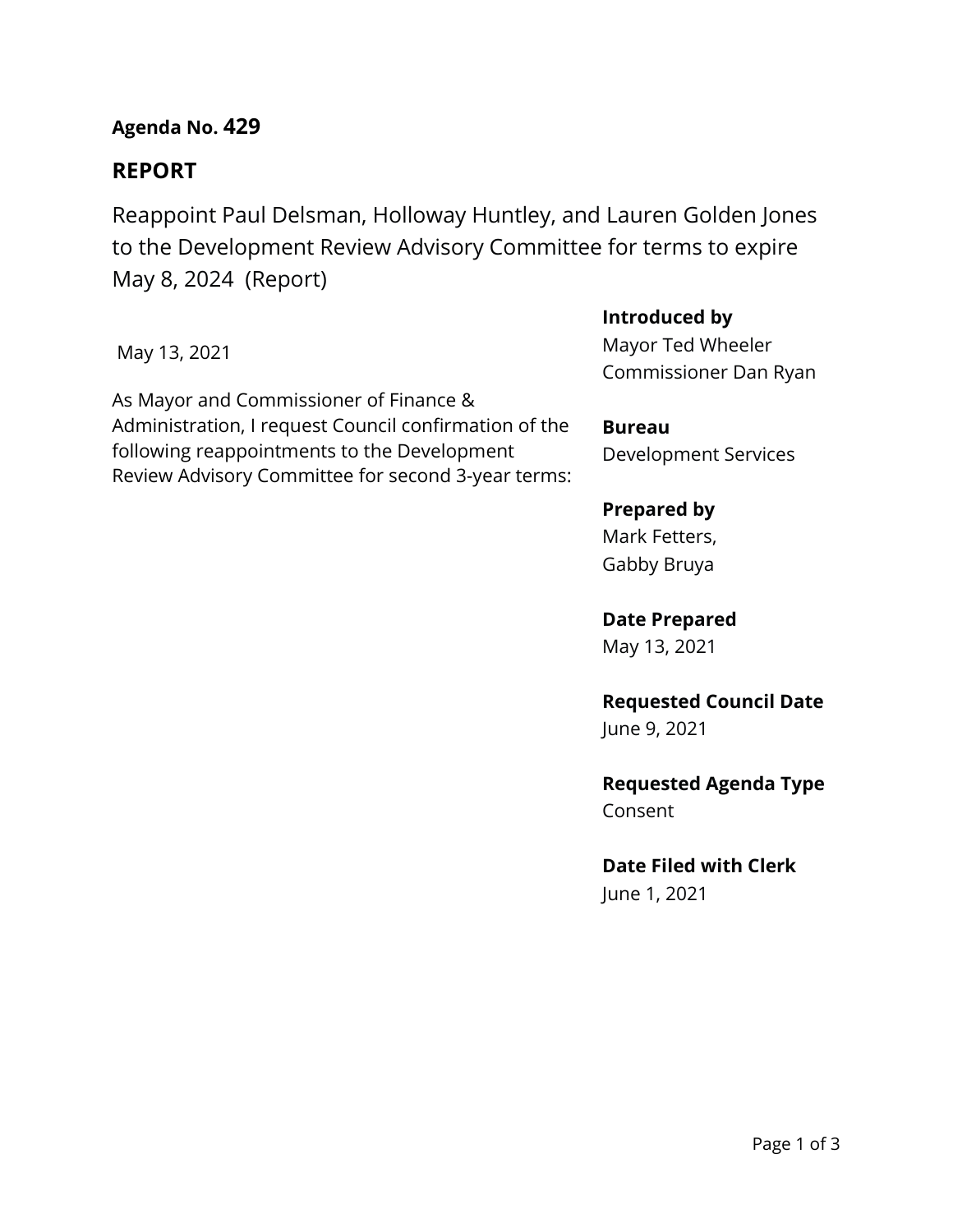| <b>Appointment</b>      | <b>Membership Category</b> | (2nd) Full Term         |
|-------------------------|----------------------------|-------------------------|
| Paul Delsman            | Large construction         | 05/09/2021 - 05/08/2024 |
|                         | contractors                |                         |
| <b>Holloway Huntley</b> | Frequent development       | 05/09/2021 - 05/08/2024 |
|                         | review customers           |                         |
| Lauren Golden Jones     | Large developers           | 05/09/2021 - 05/08/2024 |

**Paul Delsman** is a Senior Project Manager at Bremik Construction, Inc. and represents Large Construction Contractors on the Development Review Advisory Committee (DRAC). Paul has over 25 years' experience in construction management, including industrial, retail, and office projects. Paul was elected DRAC Chair in 2020 and 2021 and has provided valuable leadership to the Committee.

Statement from Paul Delsman:

*"We have a great group assembled that really feels like we are starting to 'hit our stride' in some proactive efforts. This venue is a wonderful group of individuals that really collaborate well on complex topics and it is a pleasure to be part of that effort."*

**Holloway Huntley** is the founder and owner of Environs LLC, a design/build construction company focused on high-performance custom urban infill projects in close-in residential neighborhoods. Holloway represents Frequent Development Review Customers on the DRAC and has also served on DRAC subcommittees. Holloway teaches in a pre-apprenticeship program for Oregon Tradeswomen, helping other women access careers in the construction trades.

Statement from Holloway Huntley:

*"In recent years I have been feeling the urge to become more involved in my community, to give back to the city I feel has given me so much. I fully believe in our collective capability to create a city that is a model for smart growth – with processes and regulations that make sense and fairly represent the diverse Portland voices."*

**Lauren Golden Jones** is a Commercial Real Estate Development Manager with Capstone Partners and represents Large Developers on the DRAC. Lauren has been active on DRAC subcommittees. Lauren works with the public and private sectors to develop financing strategies, identify redevelopment sites, and encourage private investment in redevelopment.

Statement from Lauren Golden Jones: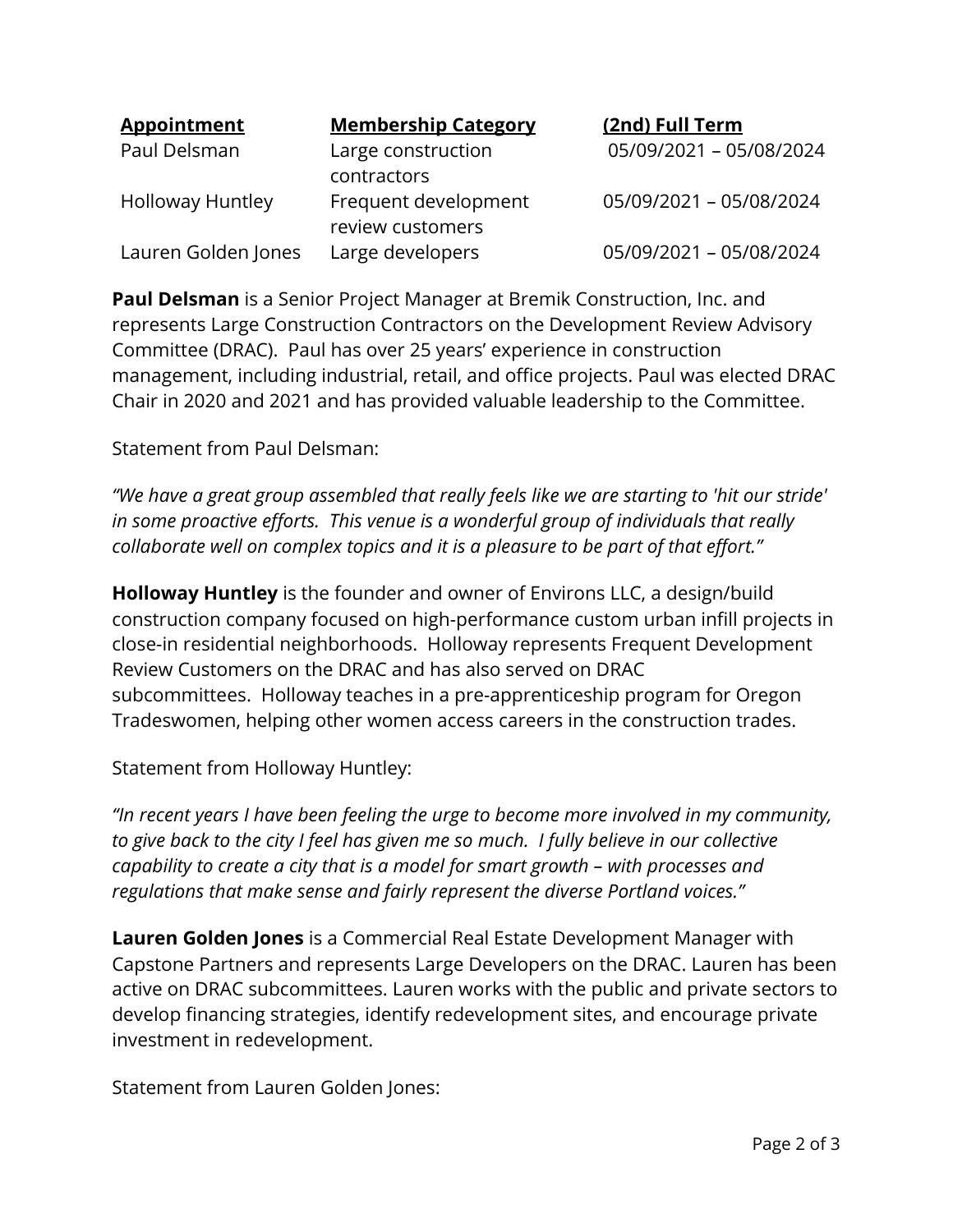*"I am proud of the progress that DRAC and staff have made around meaningful stakeholder engagement on issues that impact the city's development customers. I look forward to continuing to work towards solutions that make sense for everyone."*

Action Taken:

Commissioners voted as follows (Yea or Nay)

Rubio -

Ryan -

Hardesty -

Mapps -

Wheeler -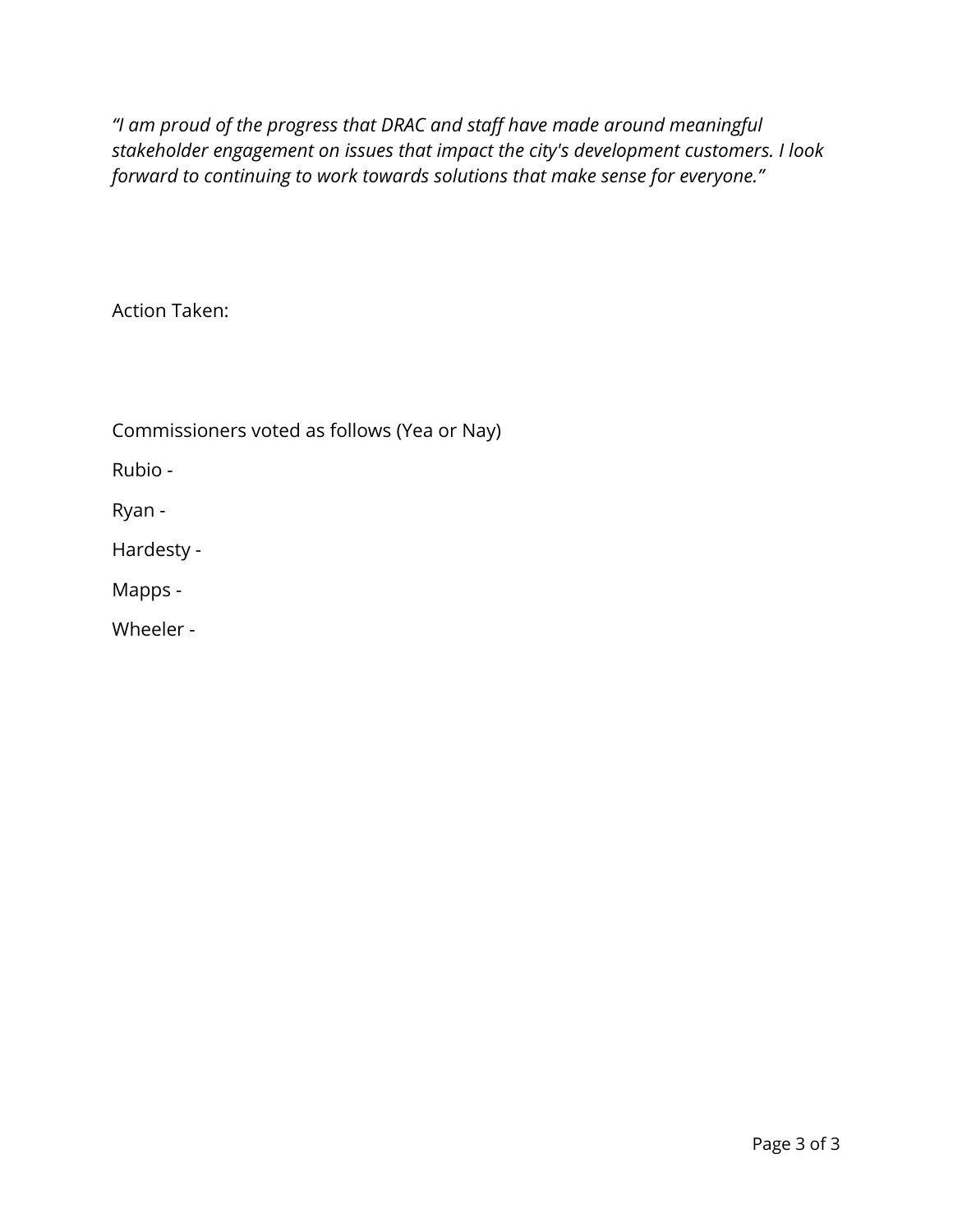

**City of Portland, Oregon Bureau of Development Services Office of the Director FROM CONCEPT TO CONSTRUCTION** 

Dan Ryan, Commissioner Rebecca Esau, Director Phone: (503) 823-7300 Fax: (503) 823-6983 TTY: (503) 823-6868 www.portland.gov/bds

# **Memorandum**

**Date: May 13, 2021**

- **To: Mayor Ted Wheeler Commissioner Jo Ann Hardesty Commissioner Mingus Mapps Commissioner Carmen Rubio Commissioner Dan Ryan**
- **From: Rebecca Esau, Director** *RE*  **Bureau of Development Services**

#### **Re: Recommendation for Reappointments to the Development Review Advisory Committee (DRAC)**

As the City's advisory body on development review, the Development Review Advisory Committee (DRAC) seeks to foster an efficient, predictable and accountable development review process. Portland City Code Title 3.30.030 specifies that DRAC members may serve up to two 3-year terms. DRAC members Paul Delsman, Holloway Huntley, and Lauren Golden Jones have completed their first terms, are eligible for reappointment, and have expressed interest in continuing to serve on the DRAC.

**Paul Delsman** is a Senior Project Manager at Bremik Construction, Inc. and represents Large Construction Contractors on the DRAC. Paul has over 25 years' experience in construction management, including industrial, retail, and office projects. Paul was elected DRAC Chair in 2020 and 2021 and has provided valuable leadership to the Committee.

Paul would remain in the Large Construction Contractors position he has held since 2018; his second term would run through May 8, 2024.

**Holloway Huntley** is the founder and owner of Environs LLC, a design/build construction company focused on high-performance custom urban infill projects in close-in residential neighborhoods. Holloway represents Frequent Development Review Customers on the DRAC and has also served on DRAC subcommittees. Holloway teaches in a pre-apprenticeship program for Oregon Tradeswomen, helping other women access careers in the construction trades.

Holloway would remain in the Frequent Development Review Customers position she has held since 2018; her second term would run through May 8, 2024.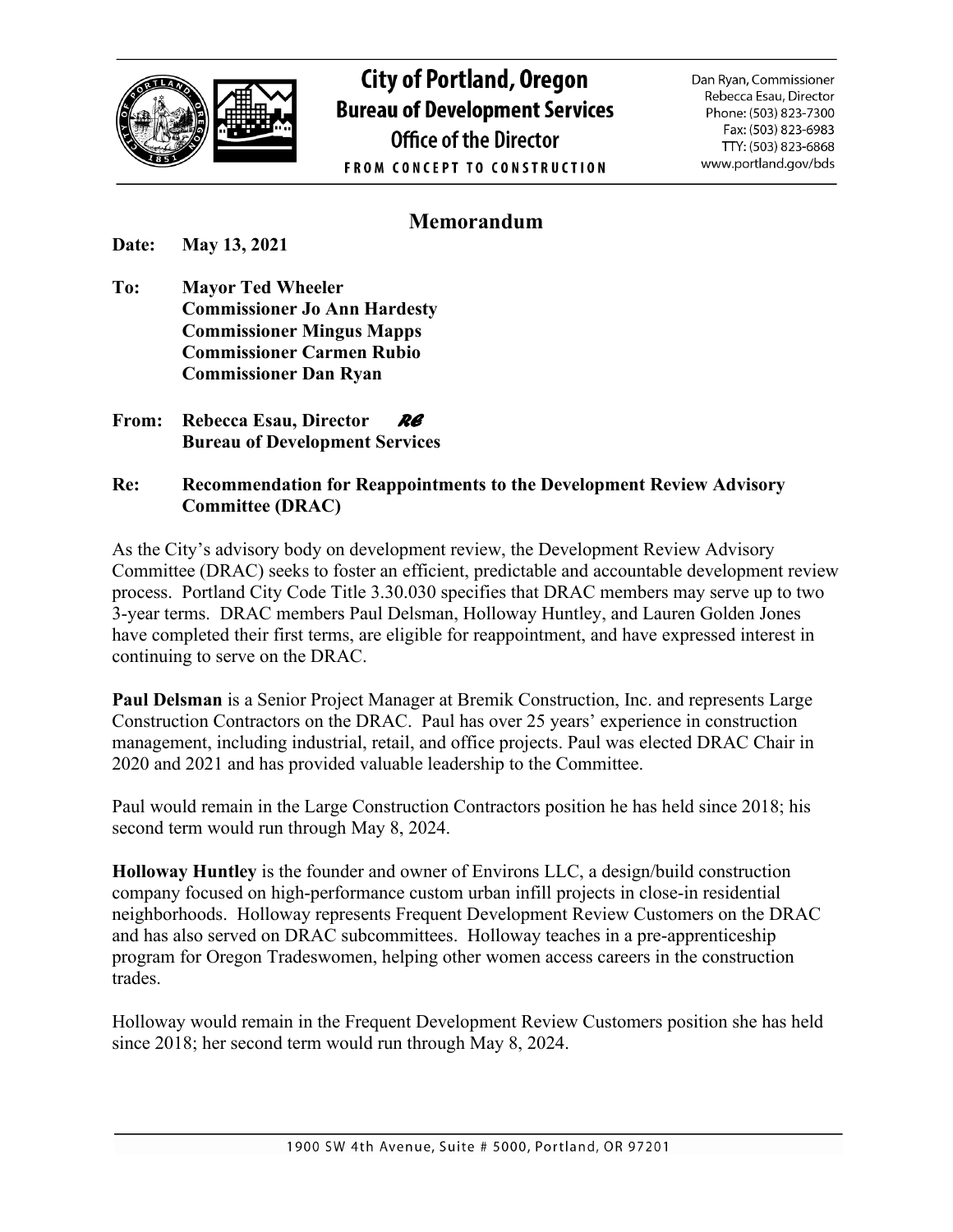**Lauren Golden Jones** is a Commercial Real Estate Development Manager with Capstone Partners and represents Large Developers on the DRAC. Lauren has been active on DRAC subcommittees. Lauren works with the public and private sectors to develop financing strategies, identify redevelopment sites, and encourage private investment in redevelopment.

Lauren would remain in the Large Developers position she has held since 2018; her second term would run through May 8, 2024.

#### **Recommendation**

- Reappoint Paul Delsman to the position representing Large Construction Contractors on the Development Review Advisory Committee for a second term running through May 8, 2024.
- Reappoint Holloway Huntley to the position representing Frequent Development Review Customers on the Development Review Advisory Committee for a second term running through May 8, 2024.
- Reappoint Lauren Golden Jones to the position representing Large Developers on the Development Review Advisory Committee for a second term running through May 8, 2024.

Reappointing Paul, Holloway, and Lauren will help to ensure the continuation of the good work of the DRAC on behalf of BDS and other City bureaus, the development industry, and the community.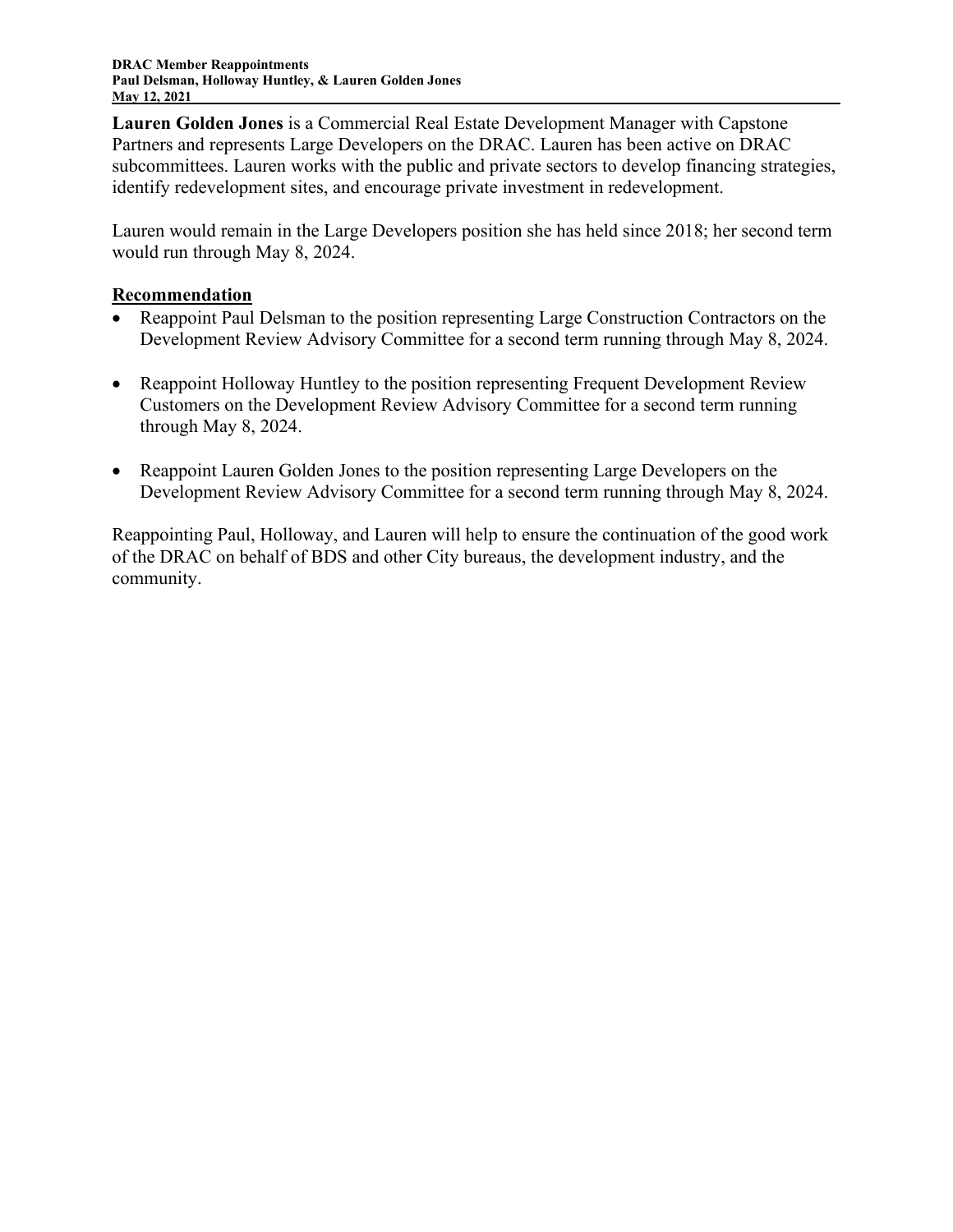## **IMPACT STATEMENT**

| <b>Legislation title:</b> | Reappoint Paul Delsman, Holloway Huntley, and Lauren Golden Jones<br>to the Development Review Advisory Committee for terms to expire<br>May 8, 2024 (Report) |  |  |
|---------------------------|---------------------------------------------------------------------------------------------------------------------------------------------------------------|--|--|
| <b>Contact name:</b>      | Mark A. Fetters, Bureau of Development Services                                                                                                               |  |  |
| Contact phone:            | $(503)$ 823-6351                                                                                                                                              |  |  |
| <b>Presenter name:</b>    | Mark A. Fetters, Bureau of Development Services                                                                                                               |  |  |

#### **Purpose of proposed legislation and background information:**

The Development Review Advisory Committee (DRAC) is a citizen advisory body representing those with interests in the outcome of policies, budgets, regulations, and procedures that affect development review processes. The DRAC is composed of 17 members representing different stakeholder groups, such as builders, developers, designers, and neighborhoods.

Portland City Code Title 3.30.030 specifies that members of the DRAC may serve up to two 3-year terms. DRAC Members Paul Delsman, Holloway Huntley, and Lauren Golden Jones are recommended for reappointment to their DRAC positions for second 3-year terms.

#### **Financial and budgetary impacts:**

This legislation reappoints citizen volunteers to serve on the DRAC, a citizen advisory body, and will have no budgetary or long-term financial impacts for the Bureau of Development Services (BDS) or the City.

#### **Community impacts and community involvement:**

This legislation will benefit the development review process and the community by supporting the continued effective functioning of the DRAC. Each of the 17 members of the DRAC represents a unique stakeholder group to the development review process; making the reappointments specified in this legislation will ensure that the member's stakeholder group will be represented.

Since this legislation reappoints current DRAC members, public notice regarding this legislation was not provided.

#### **100% Renewable Goal:**

This legislation reappoints citizen volunteers to serve on the DRAC, and will have no discernable impact on the City's energy use. This legislation neither contributes to nor detracts from the City's goal of meeting 100 percent of community-wide energy needs with renewable energy by 2050.